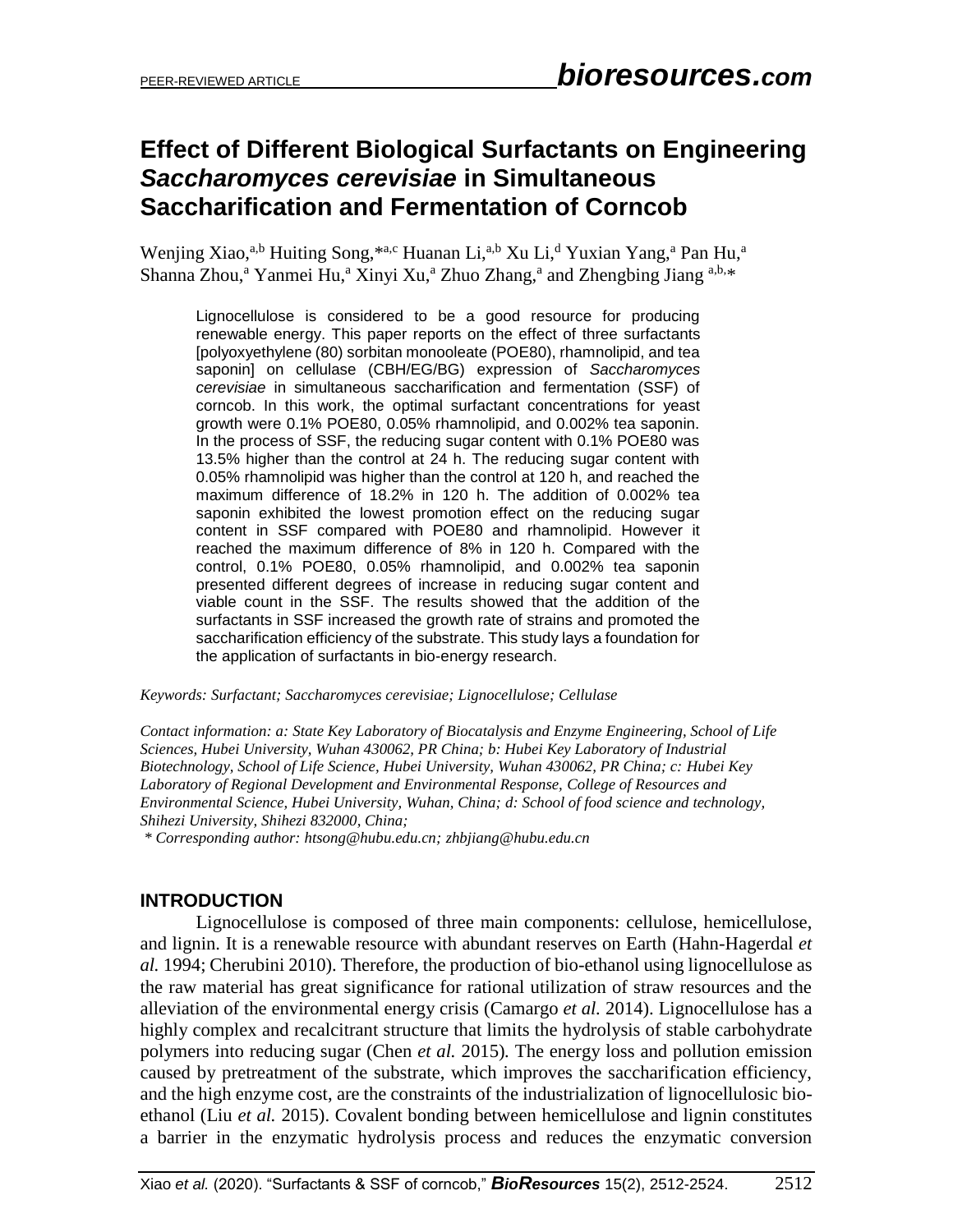efficiency of biomass feedstock (Meng *et al.* 2012). To make lignocellulosic conversion more efficient, the common methods are to optimize pretreatment, improve the hydrolysis process, and promote the fermentation process (Hammel 1996; Romaní *et al.* 2010; Soccol *et al.* 2010; Wang and Hu 2011). The optimized pretreatment method mainly treats the lignocellulose by physical or chemical methods. The removal of lignin components after pretreatment leads to accessibility of cellulose and thus an easier process of hydrolysis of cellulose to glucose during saccharification (Ming *et al.* 2009). However, due to environmental pollution and energy waste caused by pretreatment, many researchers hope to improve the utilization efficiency of lignocellulose in other ways, such as the use of multiple effective strains or additives.

The surfactant is a type of common additive in fermentation, which has hydrophilic and lipophilic groups. In terms of the hydrolysis of cellulose, some studies have shown that surfactants, especially nonionic surfactants, can promote the hydrolysis of cellulose by cellulose (Eriksson *et al.* 2002; Jeya *et al.* 2012; Cao and Aita 2013; Eckard *et al.* 2013; Zhou *et al.* 2013). For example, the addition of 1.80 mg/mL tea saponin increases the glucose production of lignocellulose, which produces the glucose from 34.3 g to 46.3 g per 100 g lignocellulose (Feng *et al.* 2013). During the process of wheat-straw saccharification, 0.016% and 0.048% polyoxyethylene (80) sorbitan monooleate (POE80) addition can promote cellulose degradation (Mo *et al.* 2008). However, the effect of rhamnolipid in cellulose degradation have some controversy. Some studies have shown that the rhamnolipids are conducive to the hydrolysis of cellulose (Jia *et al.* 2006; Mo *et al.* 2008). Others reported that the rhamnolipids are disadvantageous to cellulose degradation, because the rhamnolipids inhibit the contact of substrate and enzymes (Zhang *et al.* 2009; Wang *et al.* 2011). Nonetheless, the addition of surfactants during the hydrolysis of the substrate promotes the saccharification efficiency of the substrate and improves the substrate utilization and the conversion rate of ethanol. The addition of  $0.5\%$  (w/w) of surfactant (EOPO5) improved saccharification yields 31% and 55% with dilute acid pretreated wheat straw (DAWS) and steam exploded wheat straw (SEWS), respectively (Agrawal *et al.* 2017). Some studies have focused on the role of surfactants in cellulosic saccharification, such as the use of non-ionic surfactants (Triton X-100) in assisting  $\beta$ glucosidase to convert bagasse and microcrystalline cellulose into glucose (Qu *et al.* 2017), and how Tween-20 (POE20) enhances the enzymatic saccharification of highly crystalline cellulose (Mizutani *et al.* 2002). Moreover, surfactants have certain applications in reducing the enzyme cost in the saccharification process. For example, some studies indicated that the role of some surfactants (POE80, Triton X-100, *etc*.) involved reducing non-productive binding of cellulase (Okino *et al.* 2013). The addition of the surfactant can make the enzyme rapidly desorb from the substrate and avoid enzyme inactivation (Helle *et al.* 2010). The presence of the surfactant can also increase the stability of the enzyme in the enzymatic hydrolysis and prevent the cellulase from deactivating (Kim *et al.* 1982; Kaar and Holtzapple 2015).

To solve the problems of low cell concentration and inhibition of highconcentration matrix during separate hydrolysis and fermentation (SHF), SSF is more selected (Öhgren *et al.* 2007). SSF is considered to be the most appropriate process for bioethanol production from cellulose (Alfani *et al.* 2000). Because the optimum temperature for enzymatic hydrolysis and fermentation differs greatly, the intermediate temperature in SSF is generally used. However, the intermediate temperature has a certain influence on the strain growth and the utilization efficiency of the substrate. Biomass instability and low substrate utilization will further lead to the decline of bio-ethanol production. Therefore,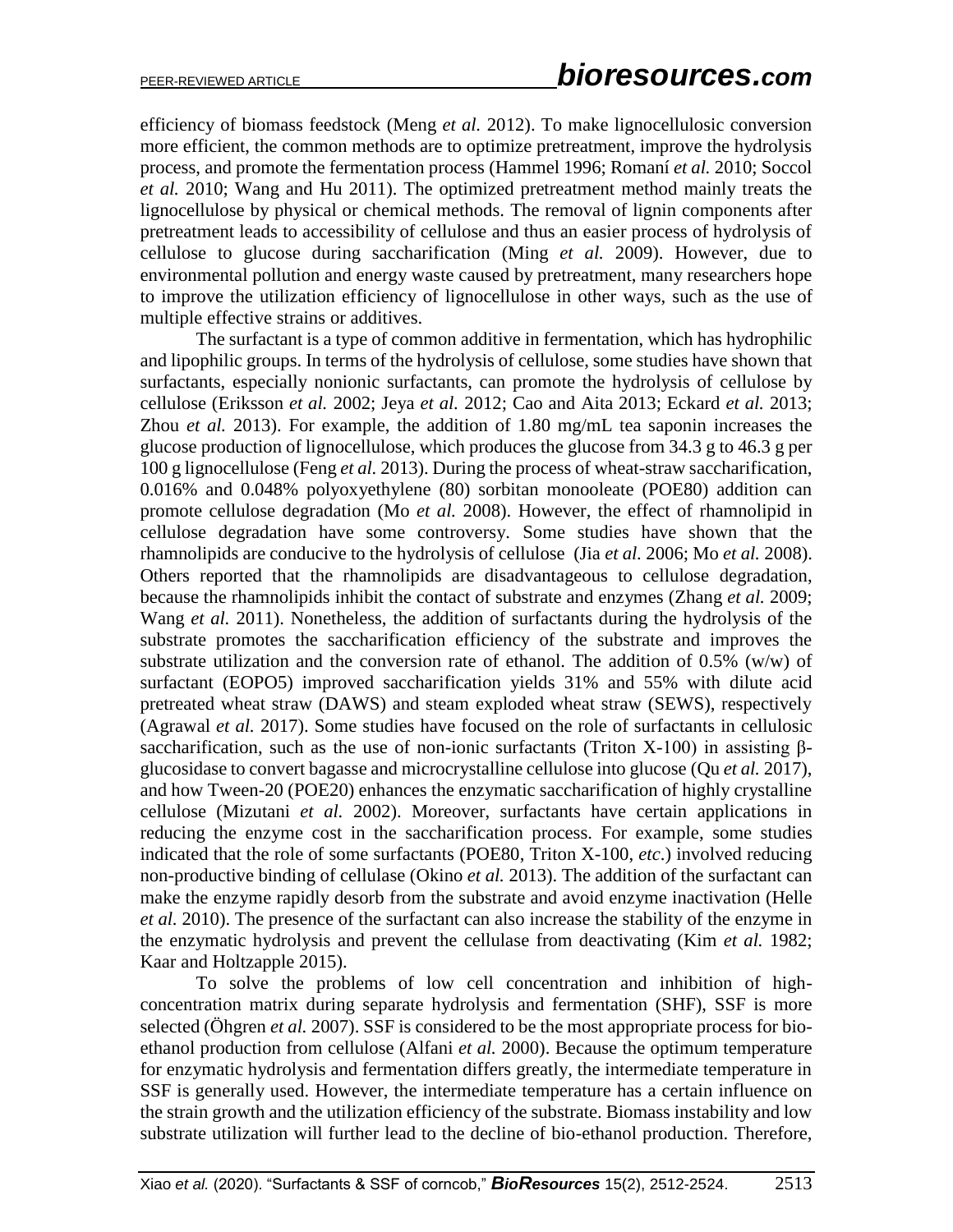how to ensure the stable growth of biomass and the saccharification efficiency of substrates under conditions of intermediate temperature becomes the key point of SSF condition optimization. To improve the utilization of the substrate, sometimes cellulase is continuously added during the saccharification, which greatly increases the cost. To solve this dilemma, many different approaches are used. One such approach is the use of an ultrafiltration membrane reactor, which retains the larger cellulase component and allows smaller molecules, such as reducing sugars and water molecules, to pass (Tian *et al.* 2015). Moreover, immobilizing cellulase on nanomaterials (Lee *et al.* 2010) or polymers can also reduce cellulase addition, such as recycling β-glucosidase by immobilization on a methacrylamide polymer carrier Eupergit C (Tu *et al.* 2006). In addition, studies have constructed genetically modified strains that enable production of the enzymes needed for cellulose degradation autonomously, thus reducing the addition of enzymes (Hong *et al.* 2015). Many studies have focused on the role of the surfactant in cellulase hydrolysis with a particular emphasis on fermentation process optimization, constructing enzyme recycling strategies, and promoting saccharification, *etc.* However, the role of the surfactant in cellulase hydrolysis by recombinant strain in SSF needs more related research.

In a previous study, the *S. cerevisiae* strains expressing three different kinds of cellulase (CBH/EG/BG) were constructed respectively, and these recombinant strains were used to hydrolyze the corncob during SSF (Song *et al.* 2016). Based on previous research in the authors' lab, surfactants with potential for development in SSF by using genetically modified *S. cerevisiae* to produce bio-ethanol from corncob were investigated. Three different surfactants (POE80, rhamnolipid, and tea saponin) are explored for their role in the SSF of lignocellulose based on mixed fermentation of a genetically modified strain.

### **EXPERIMENTAL**

#### **Materials**

Corncob powder (Wuhan, Hubei, China) was washed with deionized water at room temperature to remove soluble components. The insoluble components were obtained by vacuum suction filtration and dried by an oven. POE80, rhamnolipid, tea saponin, and other reagents were purchased from Wuhan Times Bochi Technology Co., Ltd. (Hubei, China).

#### *Strains and media*

The *S. cerevisiae* INVSc1 used in this study were constructed in the authors' lab. The yeast cells were grown in yeast extract peptone dextrose medium (1% yeast extract, 2% peptone, and 2% glucose) at 28 ℃. The process of SSF was fermented in YPC medium (1% yeast extract, 2% peptone, and 2% corncobs). Table 1 summarizes the genetic characteristics of the recombinant strains (INVSc1 –SB, INVSc1 –SC, and INVSc1 – SE).

#### *Optimized concentration of surfactants for engineering S. cerevisiae growth*

To choose the suitable surfactants concentration for the *S. cerevisiae* growth, INVSc1 was cultured in 100 mL YPD medium with a concentration gradient of surfactants (POE80 and rhamnolipid 0.05% to 0.8%, tea saponin 0.002% to 0.01%). Sampling occurred every 2 h and the biomass was analyzed by a spectrophotometer (UV-1000; Hanyi Technology Co., Ltd., Shanghai, China) in 12 h culture.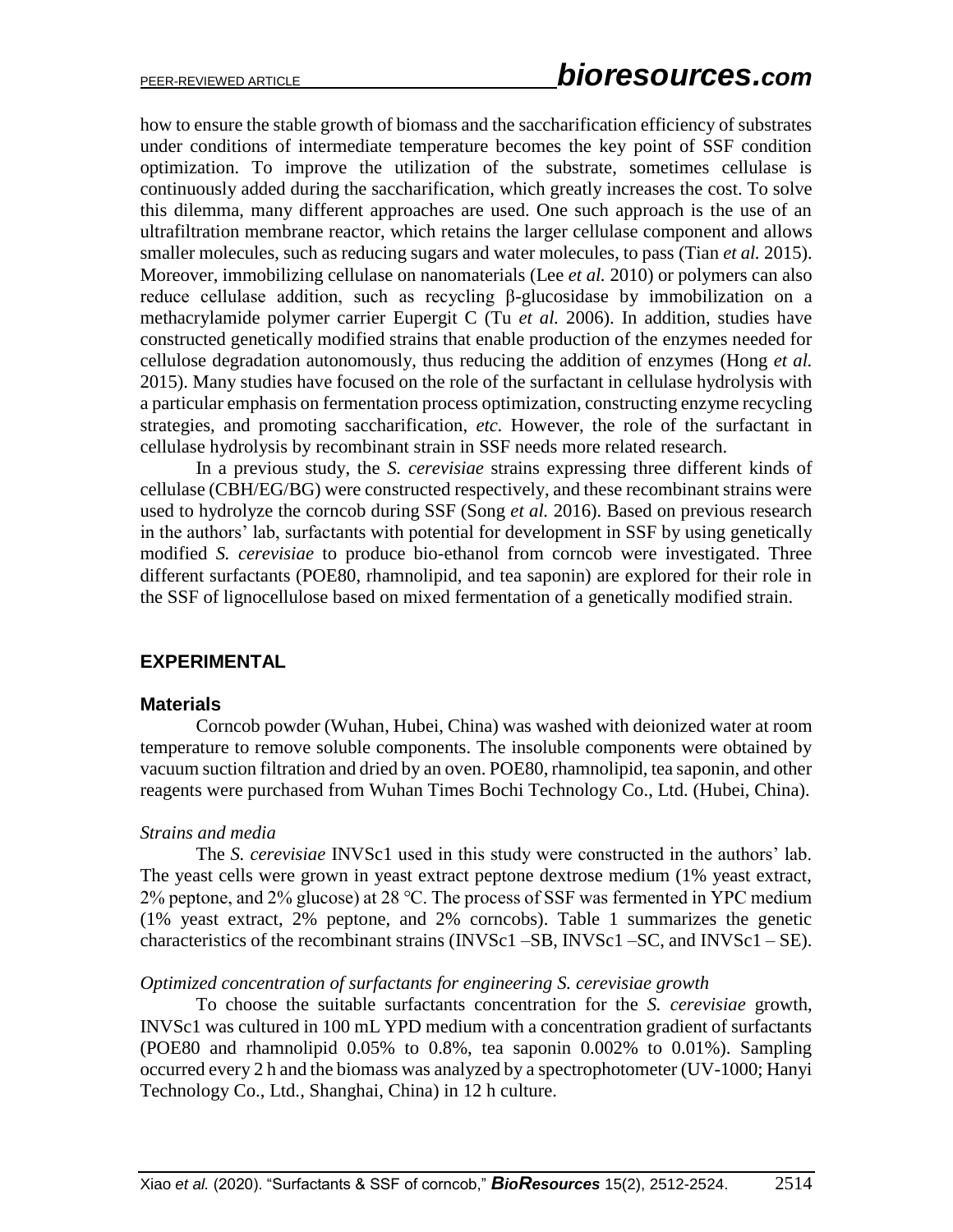**Table 1.** Genetic Characteristics of the Engineering Strains (INVSc1-SB, INVSc1-SC, and INVSc1-SE)

| <b>Strains</b>          | <b>Relevant Features</b>                              |  |  |  |
|-------------------------|-------------------------------------------------------|--|--|--|
| S. cerevisiae INVSc1    | His leu trp ura                                       |  |  |  |
| S. cerevisiae INVSc1-SB | His leu trp, integration of $\beta$ -glucosidase gene |  |  |  |
| S. cerevisiae INVSc1-SC | His leu trp, integration of exoglucanase gene         |  |  |  |
| S. cerevisiae INVSc1-SE | His leu trp, integration of endoglucanase gene        |  |  |  |

#### **Methods**

*Simultaneous saccharification and fermentation* 

Corncobs were used as the sole carbon source for fermentation with the addition of surfactants to confirm the role of surfactants in the fermentation of natural lignocellulose. The recombinant strains (INVSc1–SB, INVSc1–SC, and INVSc1–SE) were cultured in 50 mL YPD medium for 16 h at 28 ℃ at 200 rpm. The yeast cells were used as the inoculation seed when the OD<sub>600</sub> reached 2.0. Because the hydrolysis of cellulose requires the joint action of three kinds of cellulases (CBH/BG/EG), a mix of three recombinant strains to treat the lignocellulosic materials in this study was used. 5 mL aliquots of each recombinant strains were mixed together and then added into 1 L YPC medium, which, respectively, had optimized concentration of three different types of surfactants. Fermentation was performed at 28 ℃ for 120 h and sampling occurred every 24 h in the clean bench for parameter measurement.

#### *Reducing sugar content in SSF of corncob*

Concentration of the reducing sugars was determined by 3,5–dinitrosalicylic acid (DNS) colorimetry with glucose as the standard (Miller 1959). The samples (0.5 mL) were mixed with 1.5 mL of DNS in a 5 mL tube. The mixed solutions (2 mL) were heated at 100 ℃ for 5 min and then cooling to ambient temperature. The heated mixed solution was then diluted five times with deionized water. The absorbance of the solutions was measured at 540 nm with a spectrophotometer. The concentration of reducing sugars was calculated based on Eq. 1:

$$
Y = 0.822x - 0.059, R^2 = 0.99\tag{1}
$$

#### *Determination of biomass by plate colony counting and turbidimetry*

Using deionized water as a blank control, the  $OD_{600}$  value of the YPD shake flask fermentation sample was measured using a spectrophotometer, 100 μL each of the YPDC and YPC fermentation sample was diluted  $10^2$ ,  $10^3$ ,  $10^4$  times with sterile water. After dilution, 100 μL of the sample was uniformly spread on the YPD solid medium and cultured at 28 °C for 48 h. The plate colony counting experiments were performed in triplicate. The number of colonies in the plate between 50 and 300 was selected to be the most appropriate concentration for dilution. The average of the growth colonies of the three plates at this concentration were calculated, and the colony status on each optimal plate was recorded.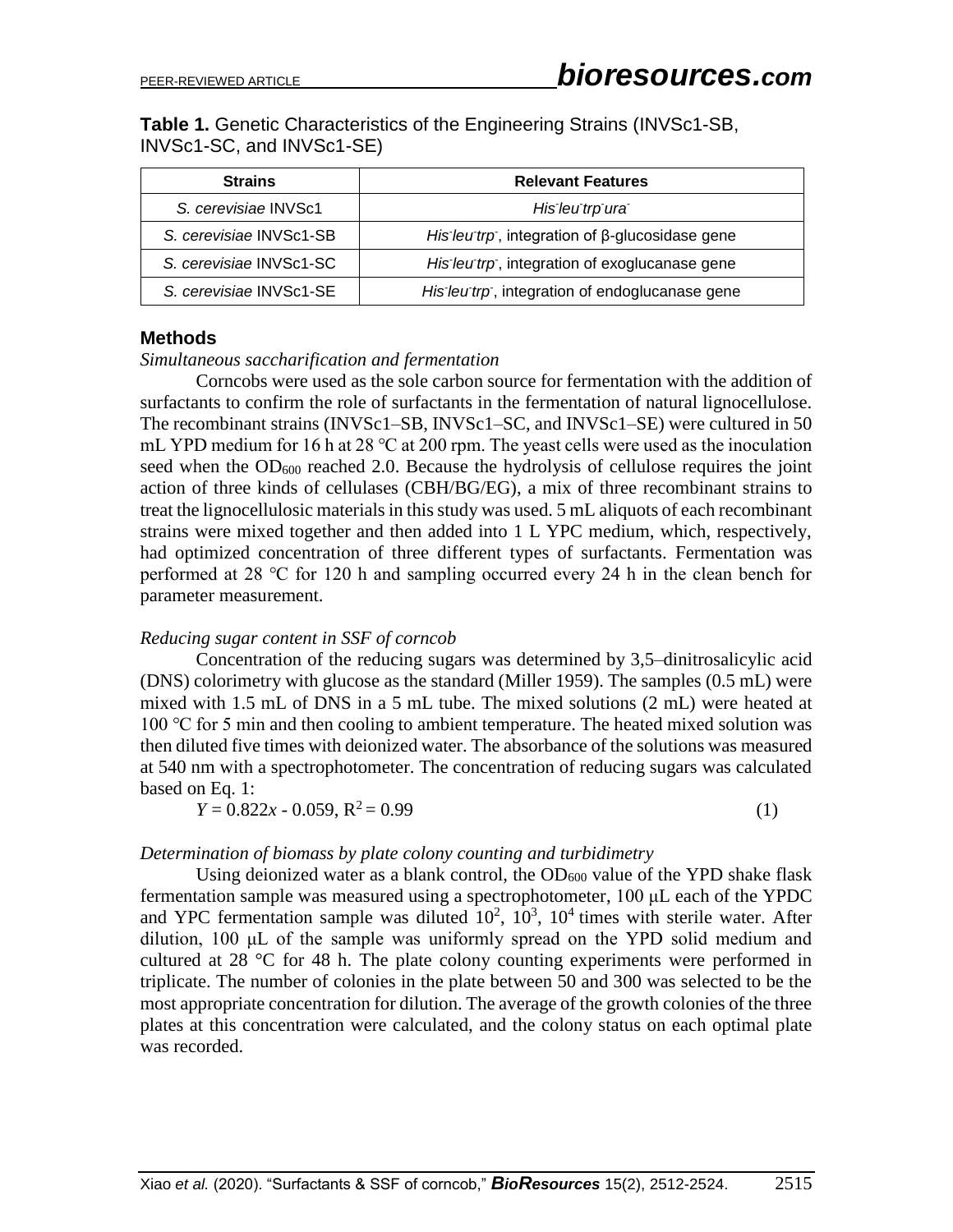# **RESULTS AND DISCUSSION**

### **POE80 Effect on Engineering** *S. cerevisiae* **in SSF of Corncob**

POE80 is a non-ionic surfactant. The engineering of *S. cerevisiae* cultured with 0.05% to 0.8% POE80 and its growth curve was measured to study the effect of surfactant concentration on strain growth. The growth curves involving different concentrations of POE80 (Fig. 1a) showed no noticeable difference in  $OD_{600}$  absorbance at 42 h.



**Fig. 1.** The growth curve of fermentation in YPD (A) and the curve of reducing sugar content and biomass (B) with POE80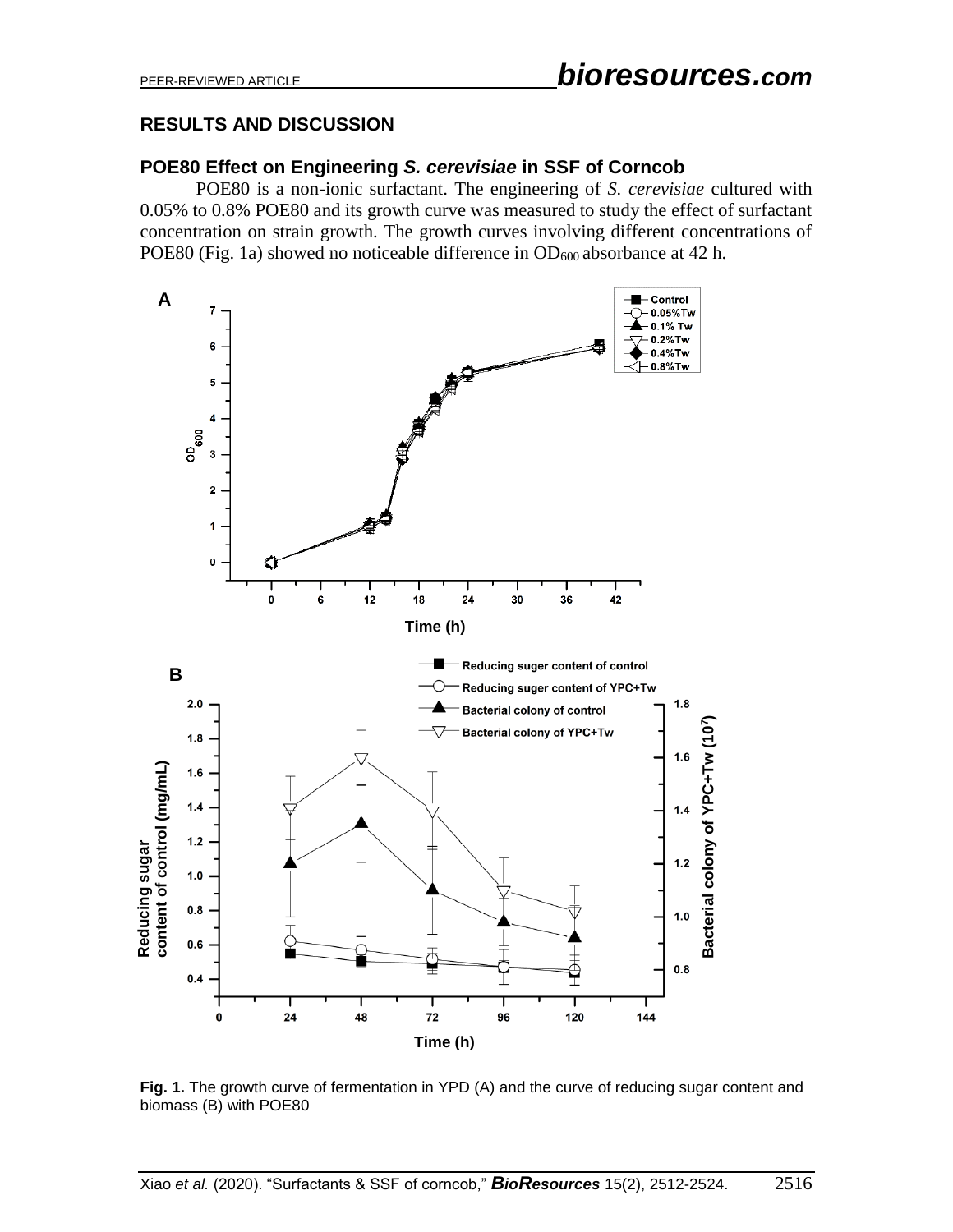The 0.4% POE80 had no remarkable effect on the growth of *S. cerevisiae*, but it had a slight inhibitory effect on the cell growth after 20 h. Compared to other concentrations, 0.1% and 0.2% POE80 were more suitable for the growth of *S. cerevisiae*. The principle of choosing the lower concentration based on the same effect is preferred, 0.1% POE80 was selected as the most suitable concentration for subsequent research.

From the reducing sugar content and colonies number, the addition of 0.1% POE80 made the lignocellulose produce more reducing sugars within 96 h compared to the control (Fig. 1b). At 24 h, the reducing sugar content of 0.1% POE80 added was 13.5% higher than the control. With the increase of time, the difference of reducing sugar content gradually decreased. At 120 h, the reducing sugar content of 0.1% POE80 was still 3.88% higher than the control. The addition of POE80 promoted the production of reducing sugars in the system at the early stage of fermentation. From the comparison of colony numbers in Fig. 1b, the growth of strains increased after the addition of 0.1% POE80 within 48 h, and the expression of cellulase increased consequently, which resulted in higher reducing sugars content in SSF during first 48 h. The results showed that the growth of the yeast was promoted by the addition of 0.1% POE80. Within 48 to 120 h of fermentation, the glucose content and the colonies number with or without POE80 both decreased. However, the decrease of the reducing sugar with POE80 added was faster than the control. The reducing sugar content with 0.1% POE80 added and the control exhibited no difference in 96 h, which was probably due to POE80 being more conducive to the growth of the *S. cerevisiae* and its ability to more effectively decrease the reducing sugars. The product inhibition during the enzymatic hydrolysis of cellulose is an important factor that limits the efficiency of hydrolysis and reduces the utilization of the substrate (Miao *et al.* 2012). The promotion effect of POE80 on the growth of *S. cerevisiae* increased the substrate utilization during SSF, which increased the saccharification rate of the substrate. In summary, the engineering *S. cerevisiae* under the promotion effect of POE80 can use the reducing sugar in SSF more efficiently, and reduce the product inhibition in the cellulose substrate.

|         | 24 h  | 48 h  | 72 h  | 96 h  | 120 h |
|---------|-------|-------|-------|-------|-------|
| Control | 0.549 | 0.505 | 0.491 | 0.473 | 0.438 |
| YPC+Tw  | 0.523 | 0.571 | 0.518 | 0.473 | 0.455 |
| YPC+Rh  | 0.633 | 0.558 | 0.546 | 0.498 | 0.518 |
| YPC+Ts  | 0.583 | 0.522 | 0.515 | 0.487 | 0.474 |

**Table 2.** Reducing Sugar Content (mg/mL) in the Saccharification of Corncob

### **Rhamnolipid Effect on Engineering of** *S. cerevisiae* **in SSF of Corncob**

Rhamnolipid is a kind of biosurfactant produced by microorganisms. It has many advantages such as non-toxic nature, biodegradability, *etc*. The growth of *S. cerevisiae* with added rhamnolipid was inhibited compared to the culture without surfactant (Fig. 2a). The 0.05% rhamnolipid had no obvious effect on the growth of *S. cerevisiae*. With the increased concentration of rhamnolipid, the inhibitory effect on the growth of *S. cerevisiae* was gradually increased. The  $OD_{600}$  value was 5.47 when cultured with 0.8% rhamnolipid for 40 h, which was 10% less than the control without surfactant. Compared to other concentrations, 0.05% rhamnolipid was more suitable for the growth of *S. cerevisiae*. Therefore, 0.05% rhamnolipid was selected as the most suitable concentration for subsequent research.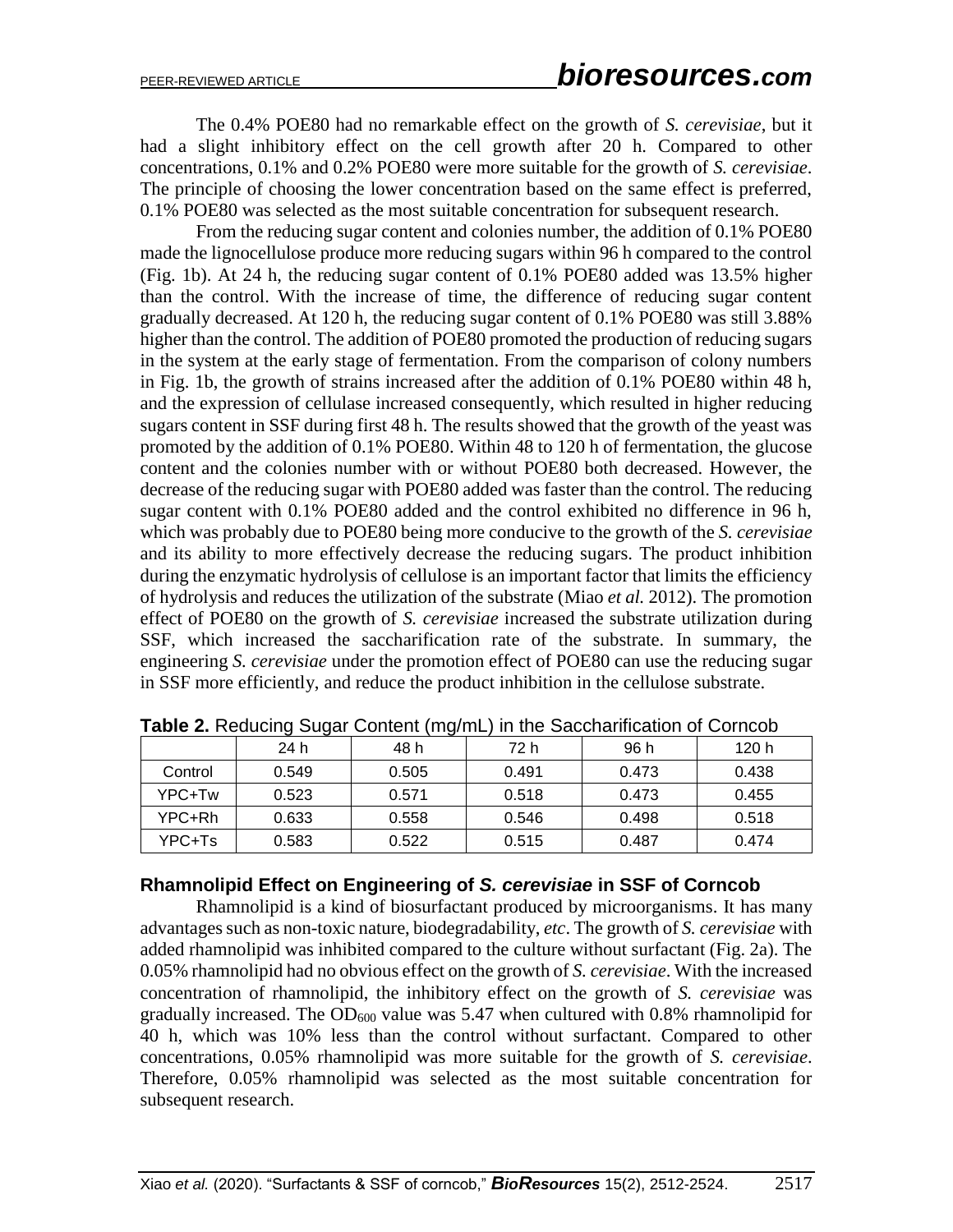

**Fig. 2.** The growth curve of fermentation in YPD (A) and the curve of reducing sugar content and biomass (B) with rhamnolipid

With the addition of 0.05% rhamnolipid, the reducing sugar content increased compared to the control within 120 h. The reducing sugar content of the control exhibited a tendency to decline within 120 h, while the rhamnolipid added showed an increase in reducing sugar content at 96 to 120 h (Fig. 2b). The number of colonies of *S. cerevisiae*  with 0.05% rhamnolipid added was lower than the control at 24 h, but it was more than the control at 48 h, which clearly demonstrated the promotion of the strain growth by rhamnolipid. In the trend of strain growth and the change trend of reducing sugar content, the addition of 0.05% rhamnolipid was similar to 0.1% POE80, which all showed the improvement of the substrate utilization. In contrast to POE80, the reducing sugar content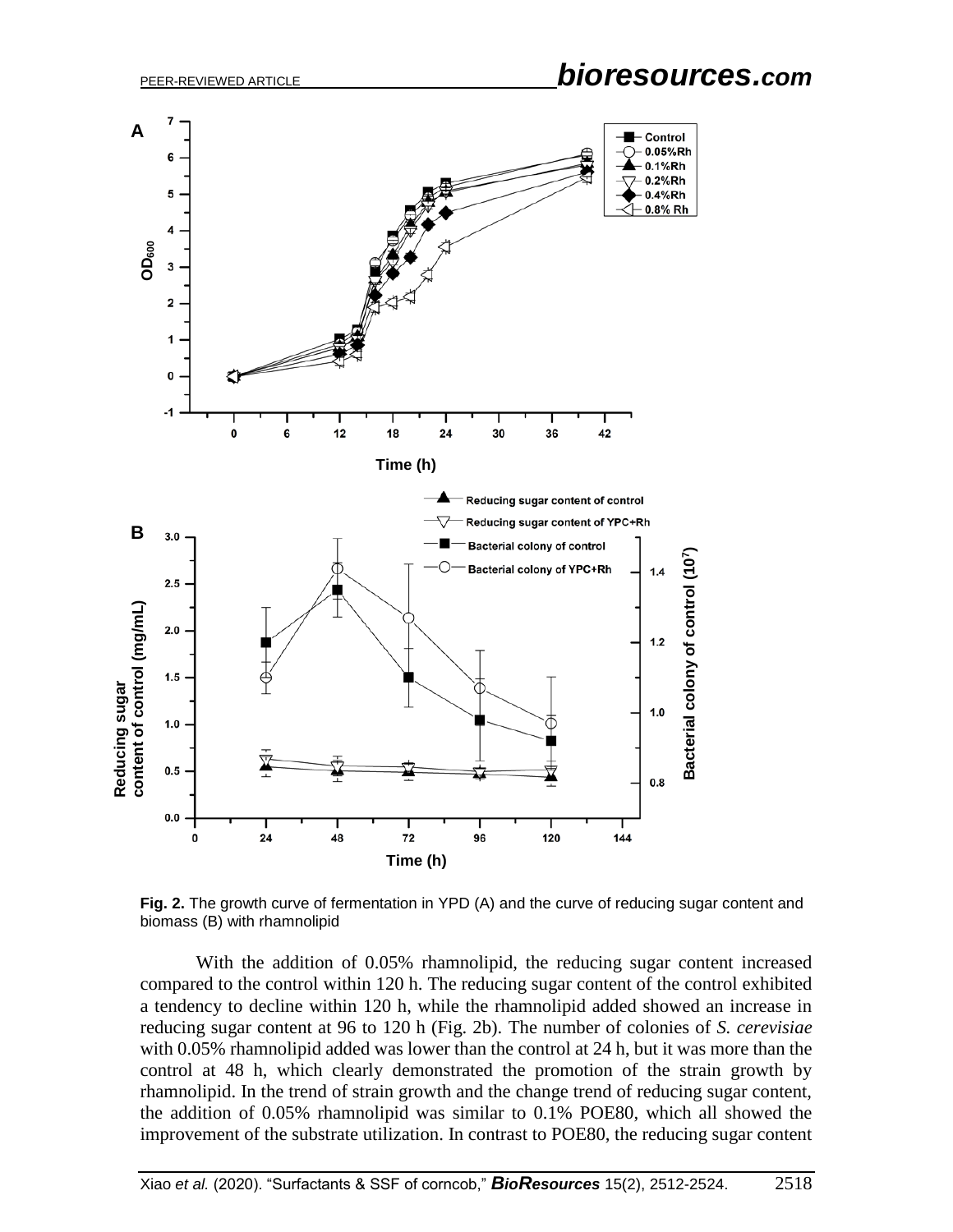with the 0.05% rhamnolipid added showed an increase trend at 96 to 120 h. This appearance was probably due to the inhibition of the product decreasing in the system and the sugar produced by hydrolysis was greater than consumed. It can be concluded that the addition of rhamnolipid can improve the utilization of the substrate, and it is more conducive to the simultaneous saccharification and fermentation.

## **Effect of Tea Saponin on Engineering** *S. cerevisiae* **in SSF of Corncob**

Tea saponin (TS) is a type of tea seed-derived natural non-ionic biosurfactant. It mainly comes from the residue after producing tea seed oil (Feng *et al*. 2013). *S. cerevisiae* added with the tea saponin led to noticeable inhibition compared to without surfactant addition (Fig. 3a).



**Fig. 3.** The growth curve of fermentation in YPD (A) and the curve of reducing sugar content and biomass (B) with tea saponin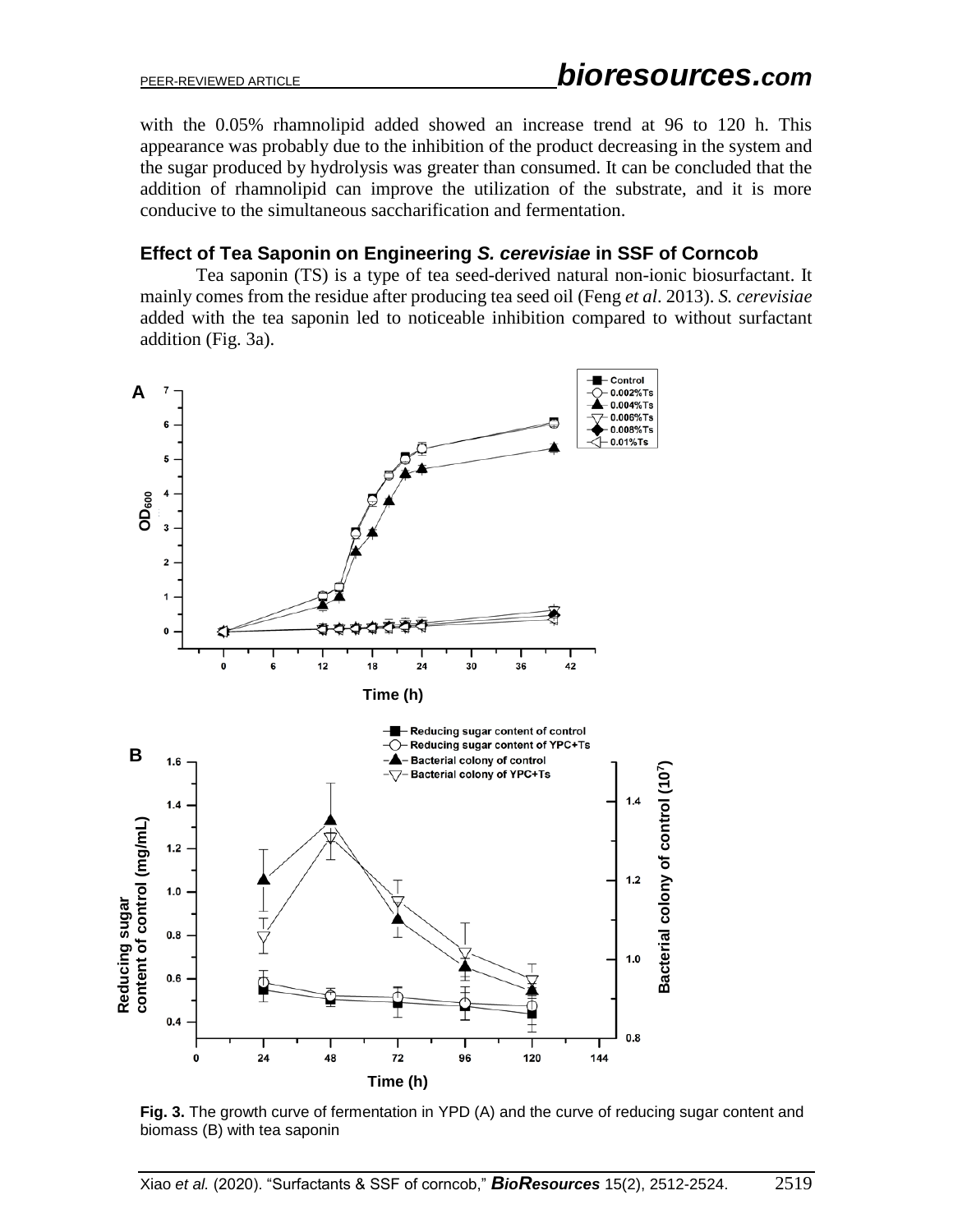The 0.002% tea saponin had no inhibitory effect on the growth of *S. cerevisiae*. However, with the increase of the concentration of tea saponin, the *S. cerevisiae* growth was considerably inhibited. From 0.006% of tea saponin, the inhibition of tea saponin on *S. cerevisiae* growth was remarkable. The OD<sub>600</sub> value was only 0.35 at 40 h when the culture was treated with 0.01% tea saponin, 0.002% tea saponin was more suitable for the growth of *S. cerevisiae*, and 0.002% tea saponin was selected for subsequent studies.

Compared to the addition of 0.1% POE80 and 0.05% rhamnolipid, the addition of 0.002% tea saponin resulted in a lower promotional effect on the content of reducing sugar in SSF. Nevertheless, it still presented a certain degree of improvement compared with the control. Moreover, the effect of 0.002% tea saponin on reducing sugar content and colony number was similar to 0.05% rhamnolipid, but the decline rate of colony number in the addition of 0.002% tea saponin within 48 to 120 h was lower than the control (Fig. 3b). Therefore, the tea saponin was probably not as effective as POE80 and rhamnolipid, which promoted the growth of *S. cerevisiae* but delayed the aging and death of strains.

The effects of chemical/biological surfactants on substrate utilization efficiency and biomass in SSF were focused in this work. Through the above research, although rhamnolipid and tea saponin are both non-ionic surfactants of natural origin, the promoting effect of tea saponin was not as effective as rhamnolipid in the saccharification of lignocellulose. In addition, rhamnolipid was able to achieve similar effects as POE80, which is synthetic chemical surfactant. However, rhamnolipid is biological surfactant, has lower toxicity and environmental friendliness than chemical surfactant, and has greater advantages in industrial production (Cooper *et al.* 1986; Mulligan 2005). In this study, both POE80 and rhamnolipid can improve the content of reducing sugar in SSF. Some studies have shown that the effect of adding non-ionic surfactants was caused by reduced contact of enzyme with the air–liquid interface due to the surface activity of the surfactant, and avoid cellulase deactivation by shear forces (Kim *et al.* 1982). It has also been reported that non-ionic surfactants can reduce the adsorption capacity of cellulase to residual substrates, avoid enzyme inactivation due to irreversible adsorption (Tengerdy and Szakacs 2003). In addition, the nonproductive adsorption of enzymes on lignin has a negative effect on the enzymatic hydrolysis saccharification of cellulose. Some studies shown that POE80 can reduce nonproductive adsorption by occupied the hydrophobic surface of lignin (Li, Y. *et al.* 2016). Because of complex reaction system and many influential factors, more researches are needed to investigate the mechanism of the surfactants. In addition, the effects of surfactants on fermentation products in SSF (*i.e.* ethanol) will be focused in our future work.

# **CONCLUSIONS**

- 1. This study analyzed the effects of POE80, rhamnolipid, and tea saponin on the SSF of cellulose.
- 2. Surfactants impacted the growth of engineered *S. cerevisiae* and further promoted the saccharification of the substrate, thereby increasing the efficiency of synchronous saccharification and fermentation of lignocellulose.
- 3. The results show that the addition of different surfactants in SSF of lignocellulose by engineered *S. cerevisiae* has potential industrial application.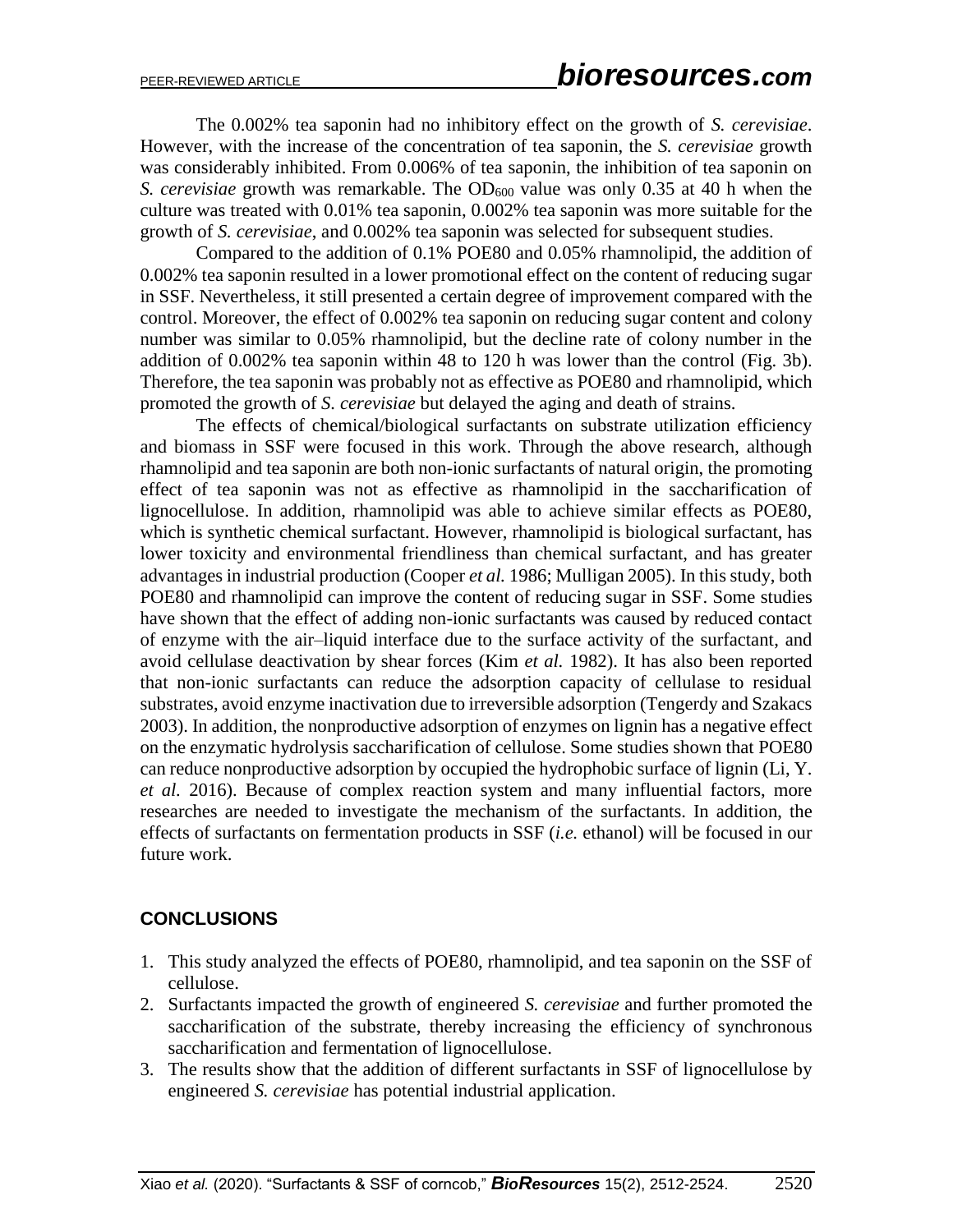### **ACKNOWLEDGMENTS**

This work was supported by China National Key R&D Program (2019YFA09005000), the Hubei Provincial Natural Science Foundation of China (2018CFA019), the Science and Technology Innovation Program of Hubei Province (2018ABA098, 2018ABA096, 2017ABA139), the Central Committee Guides Local Science and Technology Development Projects (2018ZYYD034), and the Wuhan Science and Technology Plan (2019020701011496).

# **REFERENCES CITED**

- Agrawal, R., Satlewal, A., Kapoor, M., Mondal, S., and Basu, B. (2017). "Investigating the enzyme-lignin binding with surfactants for improved saccharification of pilot scale pretreated wheat straw," *Bioresource Technol.* 224, 411-418. DOI: 10.1016/j.biortech.2016.11.026
- Alfani, F., Gallifuoco, A., Saporosi, A., Spera, A., and Cantarella, M. (2000). "Comparison of SHF and SSF processes for the bioconversion of steam-exploded wheat straw," *J. Ind. Microbiol. Biot.* 25(4), 184-192. DOI: 10.1038/sj.jim.7000054
- Camargo, D., Gomes, S. D., and Sene, L. (2014). "Ethanol production from sunflower meal biomass by simultaneous saccharification and fermentation (SSF) with *Kluyveromyces marxianus* ATCC 36907," *Bioproc. BioSyst. Eng.* 37(11), 2235-2242. DOI: 10.1007/s00449-014-1201-x
- Cao, S., and Aita, G. M. (2013). "Enzymatic hydrolysis and ethanol yields of combined surfactant and dilute ammonia treated sugarcane bagasse," *Bioresource Technol.*  131(3), 357-364. DOI: 10.1016/j.biortech.2012.12.170
- Chen, Y. F., Zhang, X. X., Zhang, S. J., Qin, W. J., Guo, C. H., Guo, X. W., and Xiao, D. (2015). "Enhanced enzymatic xylose/cellulose fractionation from alkaline liquorpretreated corn cob by surfactant addition and separate fermentation to bioethanol," *Turk. J. Biol.* 38(4), 478-484. DOI: 10.3906/biy-1310-16
- Cherubini, F. (2010). "The biorefinery concept: Using biomass instead of oil for producing energy and chemicals," *Energ. Convers. Manage.* 51(7), 1412-1421. DOI: 10.1016/j.enconman.2010.01.015
- Cooper, D. G. (1986). "Biosurfactants," *Microbiol. Sci*. 3(5), 145-149.
- Eckard, A. D., Muthukumarappan, K., and Gibbons, W. (2013). "Enzyme recycling in a simultaneous and separate saccharification and fermentation of corn stover: A comparison between the effect of polymeric micelles of surfactants and polypeptides," *Bioresource Technol.* 132(132), 202-209. DOI: 10.1016/j.biortech.2013.01.018
- Eriksson, T., Börjesson, J., and Tjerneld, F. (2002). "Mechanism of surfactant effect in enzymatic hydrolysis of lignocellulose," *Enzyme Microb. Technol.* 31(3), 353-364. DOI: 10.1016/s0141-0229(02)00134-5
- Feng, Y., Jiang, J., Zhu, L., Yue, L., Zhang, J., and Han, S. (2013). "Effects of tea saponin on glucan conversion and bonding behaviour of cellulolytic enzymes during enzymatic hydrolysis of corncob residue with high lignin content," *Biotechnol. Biofuels* 6(1), Article Number 161. DOI: 10.1186/1754-6834-6-161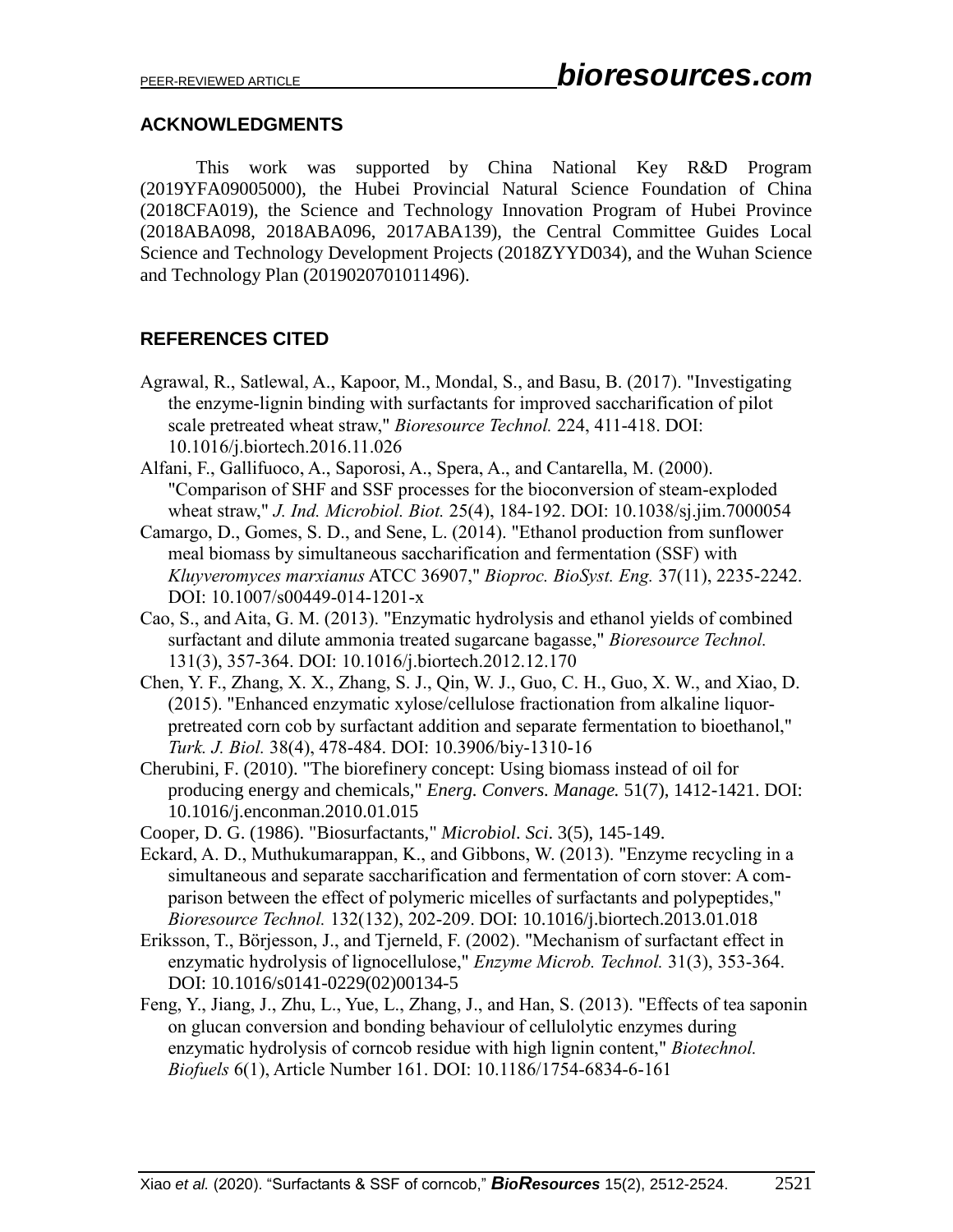- Hahn-Hägerdal, B., Jeppsson, H., Olsson, L., and Mohagheghi, A. (1994). "An interlaboratory comparison of the performance of ethanol-producing micro-organisms in a xylose-rich acid hydroysate," *Appl. Microbiol. Biot.* 41(1), 62-72. DOI: 10.1007/BF00166083
- Hammel, K. E. (1996). "Extracellular free radical biochemistry of ligninolytic fungi," *New J. Chem.* 20(2), 195-198. DOI: 10.1007/BF00807402
- Helle, S. S., Duff, S. J., and Cooper, D. G. (2010). "Effect of surfactants on cellulose hydrolysis," *Biotechnol. Bioeng.* 42(5), 611-617. DOI: 10.1002/bit.260420509
- Hong, G., Zou, S., Liu, B., Su, R., Huang, R., Wei, Q., Zhang, M., and He, Z. (2015). "Reducing β-glucosidase supplementation during cellulase recovery using engineered strain for successive lignocellulose bioconversion," *Bioresource Technol.* 187, 362- 368. DOI: 10.1016/j.biortech.2015.03.105
- Jeya, M., Kalyani, D., Dhiman, S. S., Kim, H., Woo, S., Kim, D., and Lee, J. K. (2012). "Saccharification of woody biomass using glycoside hydrolases from *Stereum hirsutum*," *Bioresource Technol.* 117, 310-316. DOI: 10.1016/j.biortech.2012.03.047
- Jia, L., Yuan, X., Zeng, G., Shi, J., and Shi, C. (2006). "Effect of biosurfactant on cellulase and xylanase production by *Trichoderma viride* in solid substrate fermentation," *Process Biochem.* 41(11), 2347-2351. DOI: 10.1016/j.procbio.2006.05.014
- Kaar, W. E., and Holtzapple, M. T. (2015). "Benefits from Tween during enzymic hydrolysis of corn stover," *Biotechnol. Bioeng.* 59(4), 419-427. DOI: 10.1002/(SICI)1097-0290(19980820)59:43.0.CO;2-J
- Kim, M. H., Lee, S. B., Ryu, D. D. Y., and Reese, E. T. (1982). "Surface deactivation of cellulase and its prevention," *Enzyme Microb. Tech.* 4(2), 99-103. DOI: 10.1016/0141-0229(82)90090-4
- Lee, S. M., Li, H. J., Kim, J. H., Han, S. O., Na, H. B., Hyeon, T., Koo, Y. M., Kim, J., and Lee, J. H. (2010). "β-Glucosidase coating on polymer nanofibers for improved cellulosic ethanol production," *Bioproc. Biosyst. Eng.* 33(1), 141-147. DOI: 10.1007/s00449-009-0386-x
- Li, Y., Sun, Z. , Ge, X., and Zhang, J. . (2016). "Effects of lignin and surfactant on adsorption and hydrolysis of cellulases on cellulose," *Biotechnology for Biofuels* 9(1), 20. DOI: 10.1186/s13068-016-0434-0
- Liu, G., Zhang, J., and Bao, J. (2015). "Cost evaluation of cellulase enzyme for industrial-scale cellulosic ethanol production based on rigorous Aspen Plus modeling," *Bioproc. Biosyst. Eng.* 39(1), 133-140. DOI: 10.1007/s00449-015-1497-1
- Meng, L. Y., Kang, S. M., Zhang, X. M., Wu, Y. Y., Xu, F., and Sun, R. C. (2012). "Fractional pretreatment of hybrid poplar for accelerated enzymatic hydrolysis: Characterization of cellulose-enriched fraction," *Bioresource Technol.* 110(4), 308- 313. DOI: 10.1016/j.biortech.2012.01.050
- Miao, Y., Chen, J. Y., Jiang, X., and Huang, Z. (2012). "Kinetic studies on the product inhibition of enzymatic lignocellulose hydrolysis," *Appl. Biochem. Biotech.* 167(2), 358-366. DOI: 10.1007/s12010-012-9689-5
- Ming, C., Jing, Z., and Xia, L. (2009). "Comparison of four different chemical pretreatments of corn stover for enhancing enzymatic digestibility," *Biomass Bioenerg.* 33(10), 1381-1385. DOI: 10.1016/j.biombioe.2009.05.025
- Mizutani, C., Sethumadhavan, K., Howley, P., and Bertoniere, N. (2002). "Effect of a nonionic surfactant on *Trichoderma* cellulase treatments of regenerated cellulose and cotton yarns," *Cellulose* 9(1), 83-89. DOI: 10.1023/A:1015821815568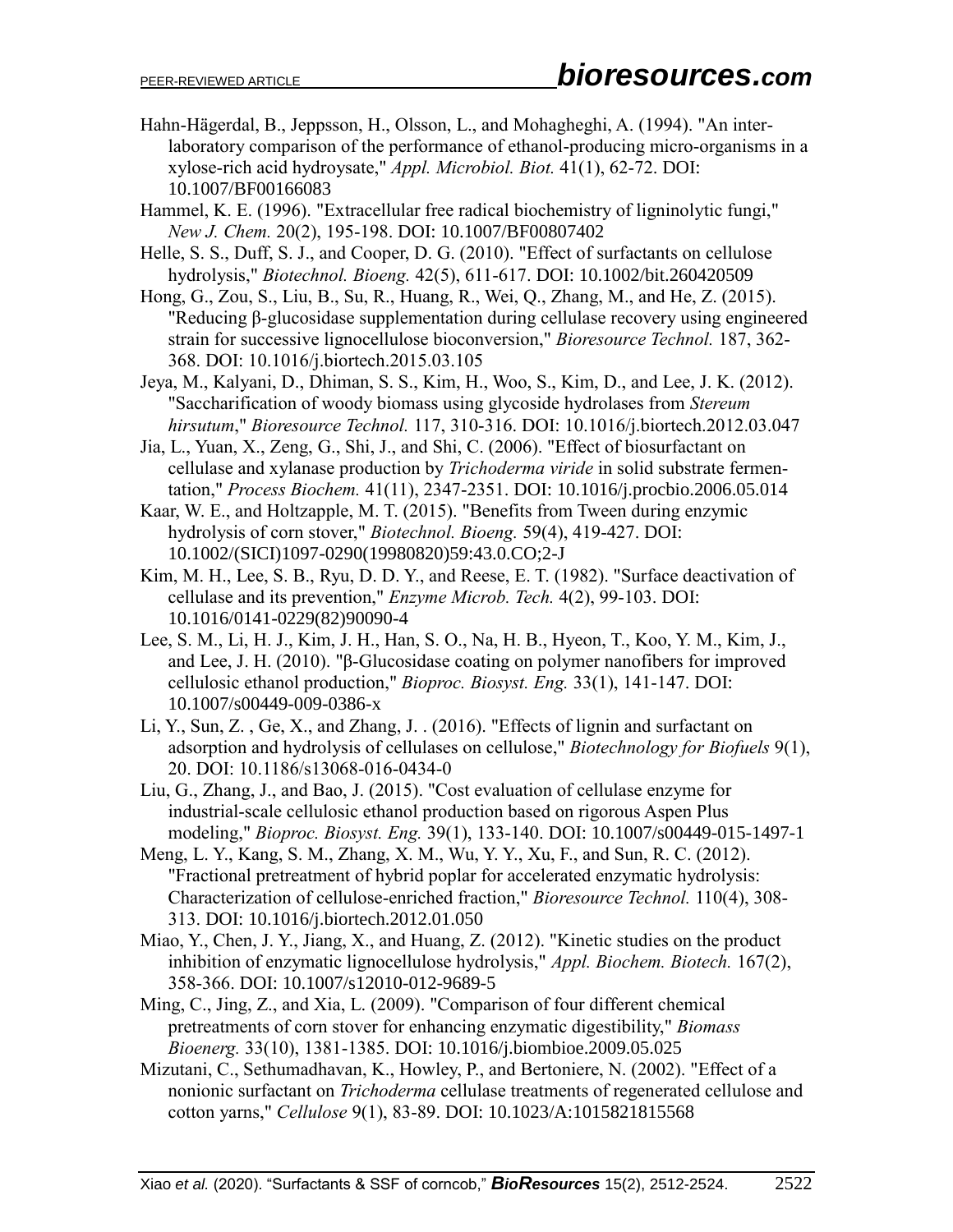- Mo, D., Yuan, X. Z., Zeng, G. M., and Liu, J. (2008). "Effect of Tween-80 andrhamnolipid on enzymatic hydrolysis of straw,"*Environ. Sci*. 29(7), 1998-2004.
- Mulligan, C. N. (2005). "Environmental applications for biosurfactants," *Environ. Pollution* 133(2), 183-198. DOI: 10.1016/j.envpol.2004.06.009
- Öhgren, K., Bura, R., Lesnicki, G., Saddler, J., and Zacchi, G. (2007). "A comparison between simultaneous saccharification and fermentation and separate hydrolysis and fermentation using steam-pretreated corn stover," *Process Biochem*. 42(5), 834-839. DOI:10.1016/j.procbio.2007.02.003
- Okino, S., Ikeo, M., Ueno, Y., and Taneda, D. (2013). "Effects of Tween-80 on cellulase stability under agitated conditions," *Bioresource Technol.* 142(8), 535-539. DOI: 10.1016/j.biortech.2013.05.078
- Qu, X. S., Hu, B. B., and Zhu, M. J. (2017). "Enhanced saccharification of cellulose and sugarcane bagasse by *Clostridium thermocellum* cultures with Triton X-100 and βglucosidase/Cellic®CTec2 supplementation," *RSC Adv.* 7(35), 21360-21365. DOI: 10.1039/C7RA02477K
- Romaní, A., Garrote, G., Alonso, J. L., and Parajó, J. C. (2010). "Bioethanol production from hydrothermally pretreated *Eucalyptus globulus* wood," *Bioresource Technol.*  101(22), 8706-8712. DOI: 10.1016/j.biortech.2010.06.093
- Soccol, C. R., Medeiros, A. B. P., Karp, S. G., Buckeridge, M., Ramos, L. P., Pitarelo, A. P., Ferreira-Leitão, V., Gottschalk, L. M., Ferrara, M. A., Da Silva Bon, E. P., *et al.*  (2010). "Bioethanol from lignocelluloses: Status and perspectives in Brazil," *Bioresource Technol.* 101(13), 4820-4825. DOI: 10.1016/j.biortech.2009.11.067
- Song, H. T., Liu, S. H., Gao, Y., Yang, Y. M., Xiao, W. J., Xia, W. C., Liu, Z. L., Li, R., and Jiang, Z. B. (2016). "Simultaneous saccharification and fermentation of corncobs with genetically modified *Saccharomyces cerevisiae* and characterization of their microstructure during hydrolysis," *Bioengineered Bugs* 7(3), 198-204. DOI: 10.1080/21655979.2016.1178424
- Tengerdy, R. P., and Szakacs, G. (2003)."Bioconversion of lignocellulose in solid substrate fermentation," *Biochemical Engineering Journal* 13(2), 169-179
- Tian, S. Q., Wang, X. W., Zhao, R. Y., and Ma, S. (2015). "Recycling cellulase from enzymatic hydrolyzate of laser-pretreated corn stover by UF membrane," *BioResources* 10(4), 7315-7323. DOI: 10.15376/biores.10.4. 7315-7323
- Tu, M., Zhang, X., Kurabi, A., Gilkes, N., Mabee, W., and Saddler, J. (2006). "Immobilization of β-glucosidase on Eupergit C for lignocellulose hydrolysis," *Biotechnol. Lett.* 28(3), 151-156. DOI: 10.1007/s10529-005-5328-3
- Wang, H. Y., Fan, B. Q., Li, C. H., Liu, S., and Li, M. (2011). "Effects of rhamnolipid on the cellulase and xylanase in hydrolysis of wheat straw," *Bioresource Technol.*  102(11), 6515-6521. DOI: 10.1016/j.biortech.2011.02.102
- Wang, W., and Hu, R. (2011). "A novel screening method of cellulase-producing bacteria based on *Phytophthora parasitica* var. *nicotianae*," *Appl. Biochem. Micro+.* 47(1), 49-52. DOI: 10.1134/S0003683811010200
- Zhang, Q., He, G., Wang, J., Cai, W., and Xu, Y. (2009). "Mechanisms of the stimulatory effects of rhamnolipid biosurfactant on rice straw hydrolysis," *Appl. Energ.* 86(11), S233-S237. DOI: 10.1016/j.apenergy.2009.04.030